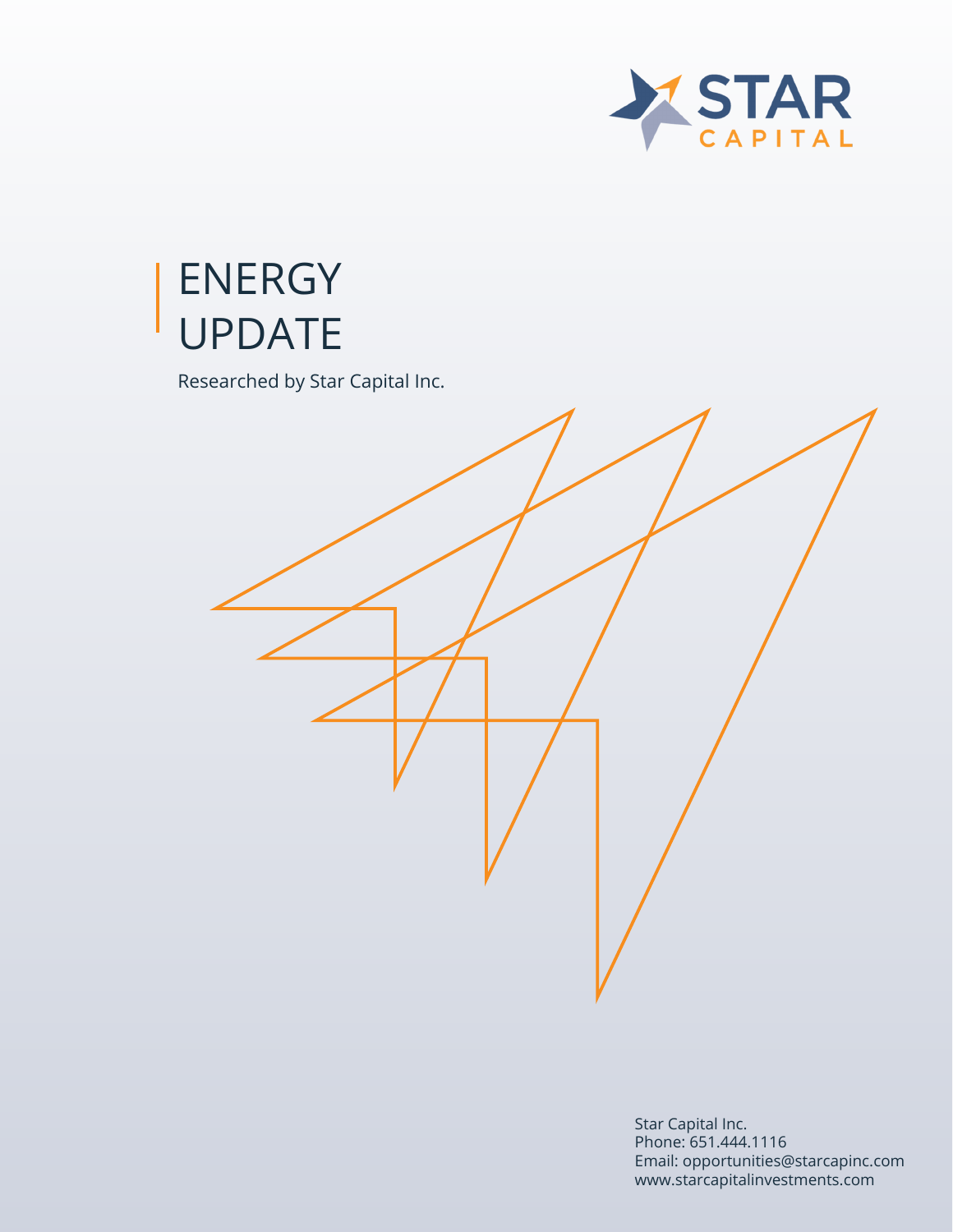

# **ENERGY UPDATE**

### **EXECUTIVE SUMMARY**

#### *TWO BLACK SWAN EVENTS HIT AT THE SAME TIME*

## *U.S. SHALE PRODUCTION TO CORRECT SIGNIFICANTLY*

#### *WE EXPECT DEMAND TO RECOVER OVER TIME*

A Black Swan is an extremely rare, surprise event. The impact of a black swan is severe and far reaching, with the consequences going far beyond what would normally be expected. Black Swan events are often characterized as obvious in hindsight.

Two black swan events hit in one month: Coronavirus and temporary dissolution of OPEC+ supply constraints.

Ironically, OPEC was founded with the mission of price stability during demand fluctuations to avoid underinvestment in down cycles and over investment in strong pricing cycles which would perpetuate never ending "boom and bust" cycles. The cartel failed in this mission.

A cycle of long-term underinvestment was already in play and is now sealed. If demand recovers, we believe the latest series of events will increase likelihood of materially higher oil prices. Most likely natural gas prices as well.

This graphic posted by *RT@RT\_com* comparing European air traffic before and after Coronavirus lockdowns sums up how dark global transportation markets have gone.



1

#### **EUROPEAN AIR TRAFFIC BEFORE & AFTER CORONAVIRUS LOCKDOWNS**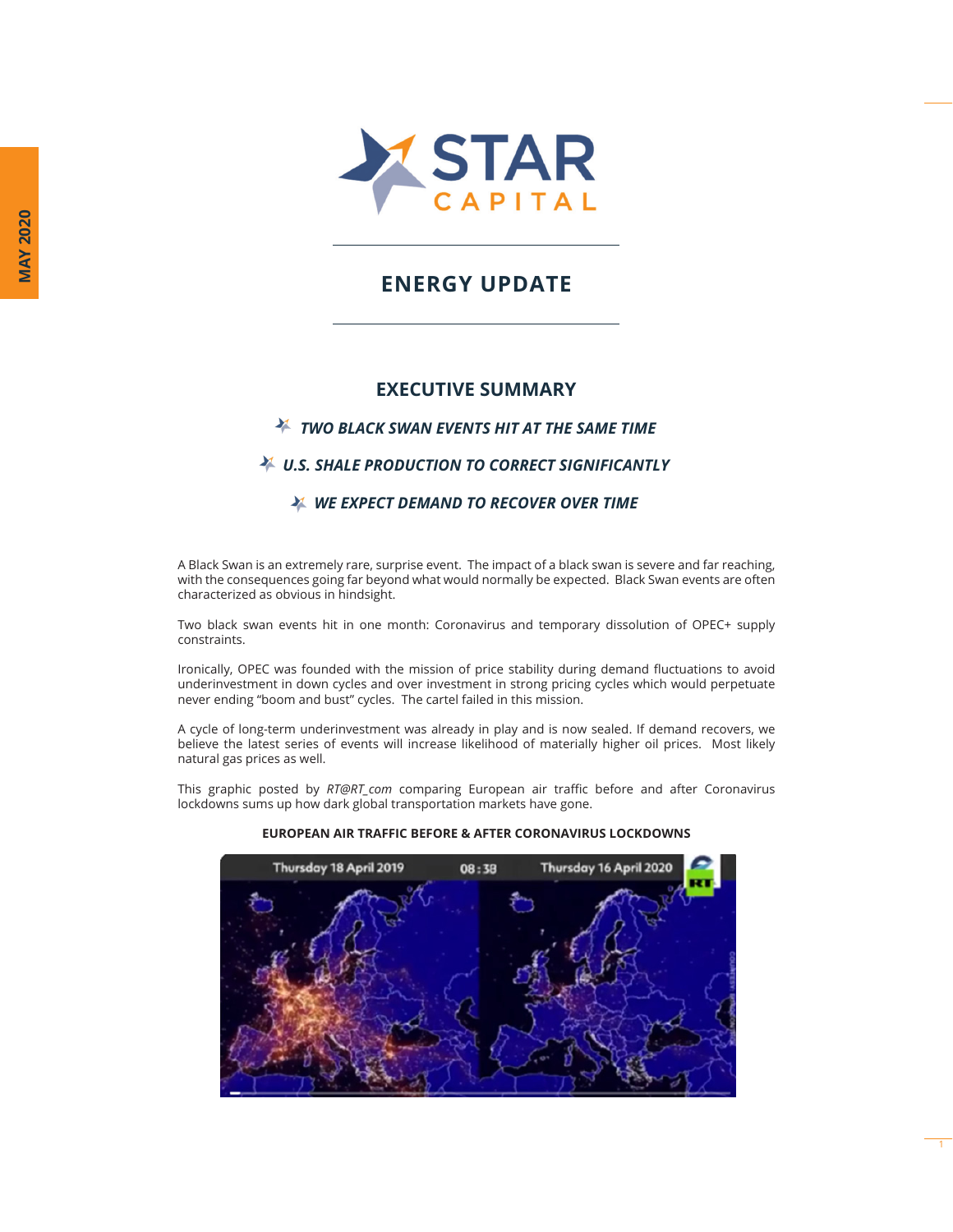U.S. airline passengers have plummeted thus sending jet fuel demand down 70%

#### **Ground-Bound**

The number of U.S. airline passengers plummeted as the virus spread



Source: U.S. Transportation Security Administration

*Source: "The future of oil demand is being reshaped by virus lockdowns", Bloomberg News April 23, 2020*

U.S. automobile traffic has fallen off a cliff.

#### **Off a Cliff**

Gasoline demand has cratered as people stop driving to the office



*Source: "The future of oil demand is being reshaped by virus lockdowns", Bloomberg News April 23, 2020*

These dynamics are important to crude markets as transportation markets are the most important end users of oil.



*Source: Bloomberg*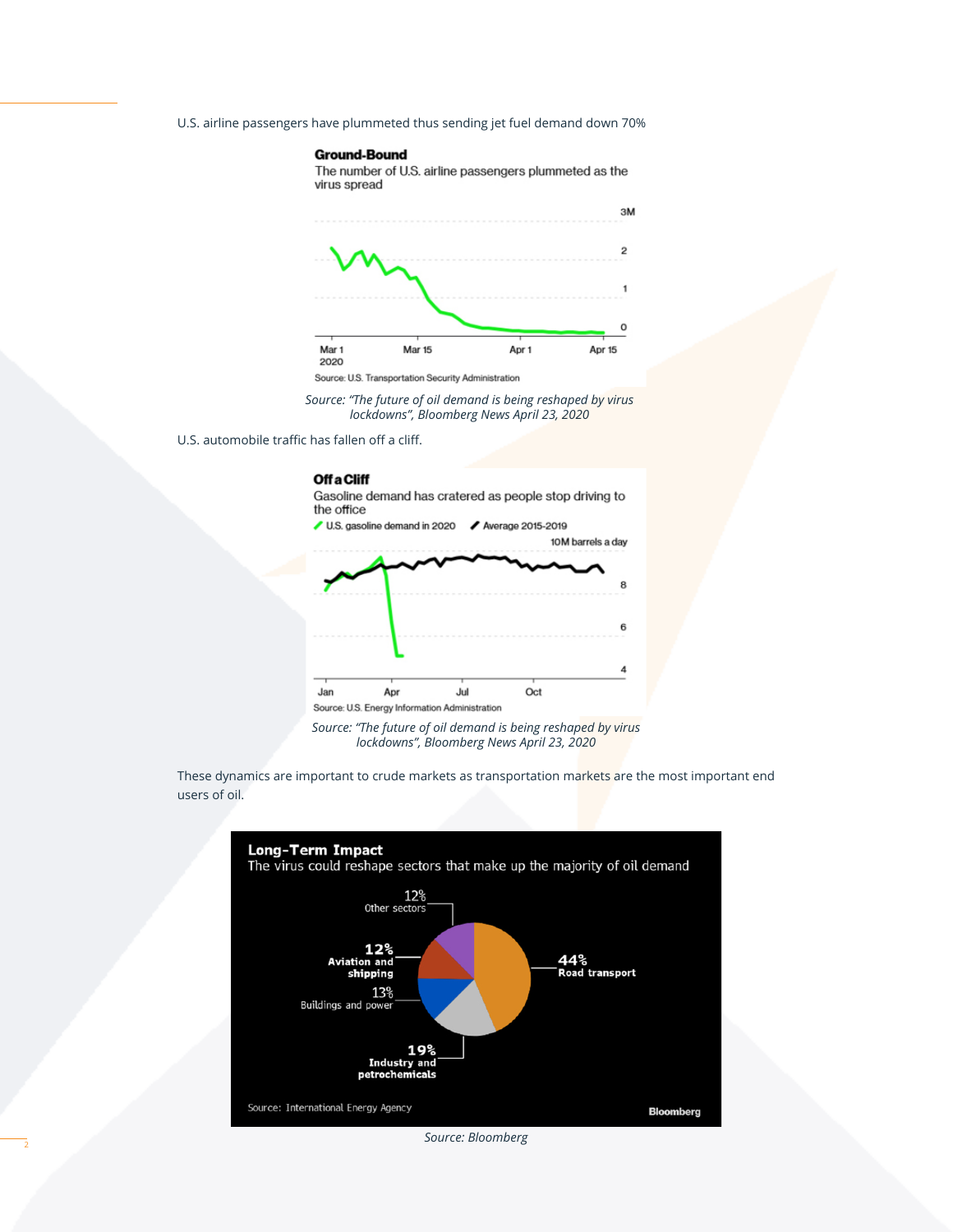This demand hit has been unprecedented in history. It is estimated that Coronavirus has impacted global crude consumption by about 30% or 30 million barrels per day (bpd). The best way to put the magnitude of this collapse into perspective is to compare it to the demand collapse during the financial crisis, one of the worst recessions since the Great Depression. The reduction in demand during the financial crisis cost oil demand 3-5 million bpd.

In early March, as Coronavirus was spreading Internationally, OPEC+ could not come to an agreement on how to offset falling demand. In response, Saudi Arabia took a scorched earth approach and flooded European markets with oil.

This move meant to bring the holdout, Russia, back to the table. In reaction to the next leg of free-fall in oil prices, OPEC+ (at the urging of President Trump) met again in early April and agreed to cut production.

The damage was done. Inventories are still rising and storage will soon be maxed out.

#### **Exhibit 1:** Total oil stocks (crude + products) built by 30.1 mln bbls. Crude built by 22.4 mln bbls, driven by large builds in the US.



Source: EIA, PJK International, IE Singapore, PAJ, Genscape, FEDCom/Platts

These set of events are the "death nail" to U.S. shale production. As we stated in our February 2020 Energy Research report, U.S. shale was not cashflow positive when prices oscillated between \$50-\$60/ barrel for WTI in 2019. As pipelines and tanks fill, it will be the U.S. producers who bear the consequences.

#### **Last Price** 12200 ligh on 02/28/20 13100  $+$  Average<br>  $\perp$  Low on 10/13/17 10327 8406 **Kimmeridge Energy Management**  11000 **calculates approximately 50% or Crude production has already close to 6M barrels of production per fallen dramatically, down 1M**  10000 day are financed externally through **bpd last week from a March debt and equity issuance. high of 13.1M.** 9000 **U.S. production will collapse.**Ser Dec **Jun** Cor 2017 2018 2019 2020

#### **U.S. OIL PRODUCTION SINCE 2015**

*Source: Bloomberg*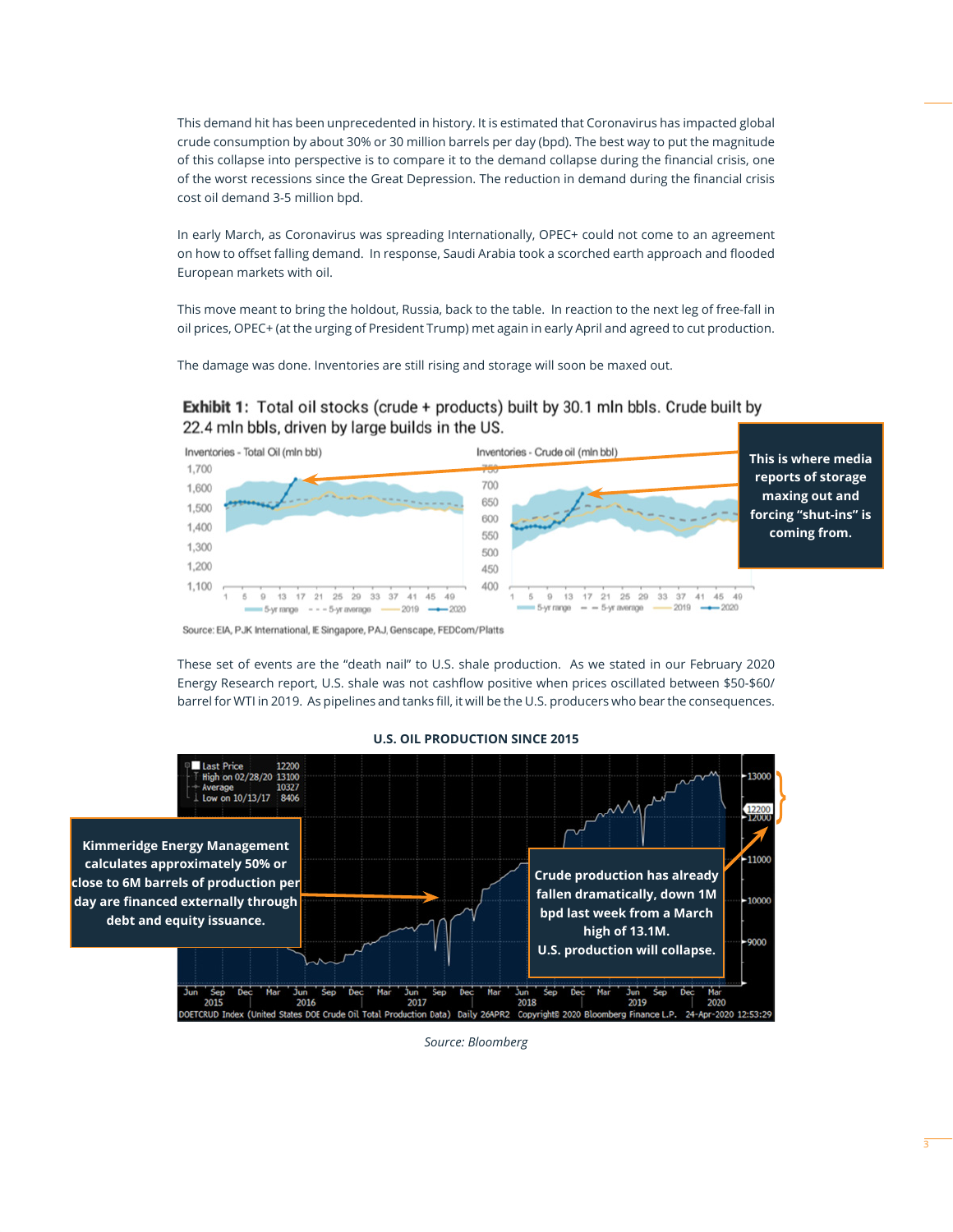Small oil wells – less than 100 bpd– accounted for 2.9M bpd production in the U.S. These "stripper" wells are high cost, low output due to lack of pressure and contaminated water. We expect most of this production to shut down quickly and likely not re-open until prices are materially higher. Removal of these wells takes U.S. production close to 10M bpd before bankruptcies, cap-ex reduction, and underinvestment in conventional oil development plays are factored into the supply market.

Furthermore, Kimmeridge Energy Management estimates half of domestic production is sustained by external financing - bond and equity issuance. Roughly 6 million barrels of oil production are vulnerable to the whims of the capital markets.

As hedges come off their books through the remainder of the year, bankruptcies are going to skyrocket.

Federal assistance will only prolong the process as these companies were extremely debt heavy going into the cycle with "all-in" costs much higher. Significant debt maturities are due in the coming years and it is hard to see any other scenario than massive bankruptcies.

Major producers like Exxon Mobile, BP, Royal Dutch, etc have cut capital expenditures by over \$100B in recent weeks. This is at a point in time when years of underinvestment in conventional oil development is going to hit the supply-side.





**Declining production trends were expected to emerge in the next few years before the Coronavirus implications were factored.**

**These dynamics portend a risk of structural supply**  deficits depending on **where "normalized" demand levels emerge.**

Source: Goldman Sachs Global Investment Research

As with any commodity market, oil markets will adjust supply and demand over time. The world oil markets don't work with anything under \$40/barrel in our opinion. Expect a sharp supply correction. Russia requires over \$40/barrel Brent to break even when considering fiscal expenses. Saudi Arabia needs \$80/barrel or more.

The big question in our mind is, when does demand return to normal or near normal levels? This is a hard question to answer. The E.I.A. is currently estimating 2020 demand to fall 9.3 mb/d year on year. It is anyone's guess at this stage.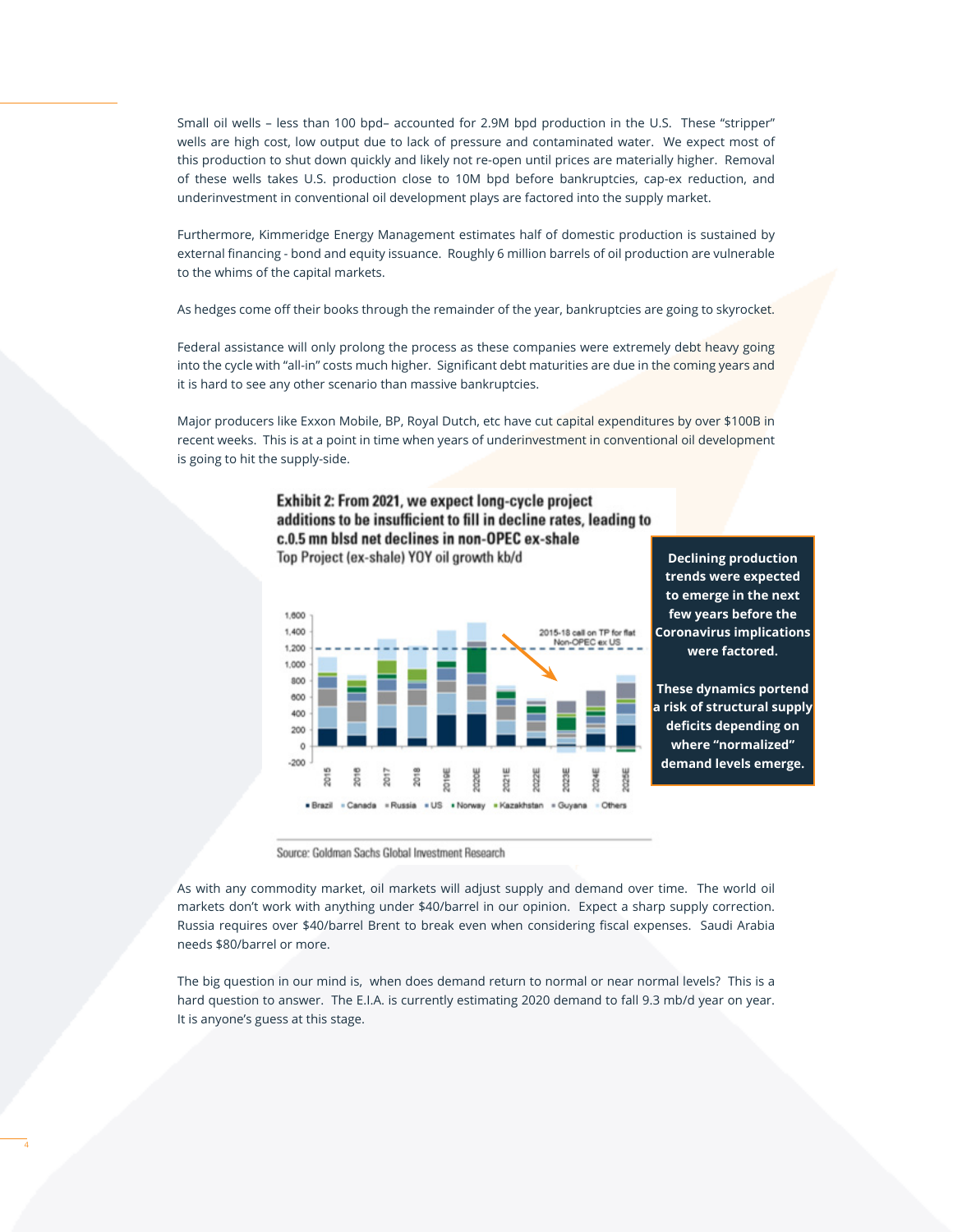One interesting phenomenon emerging in China is illustrated below. Commuters are switching from mass transportation to individual transportation to allow for social distancing. One question revolves around airlines that consume about 12% of Chinese crude oil demand. Airline traffic will most likely take years to recover.

#### **On the Road**



The years of underinvestment in traditional, low decline rate oil fields is now set to coincide with the collapse of high-cost shale production. Meanwhile, we believe demand will recover over time.

It is hard to see normalizing markets today but history tells us they will. During the Asian crisis in early 1999, oil prices fell to \$10/barrel. After OPEC agreed to a third round of cuts, oil prices later that year rebounded to \$25/barrel. Then in 2008 (8 years later), oil prices witnessed a super spike to \$140/barrel on only a 1 -1.5M bpd shortfall of production relative to demand.

In summary, we remain optimistic on the longer-term outlook for select securities in the energy sector.

Please contact you advisor or Star Capital Inc. directly for a more comprehensive research report from February 2020 on the energy market or interest in Star's concentrated energy portfolio strategy. Contact us today for more information on our specific equity picks in the energy sector.

> **THANK YOU** *Star Capital Inc.*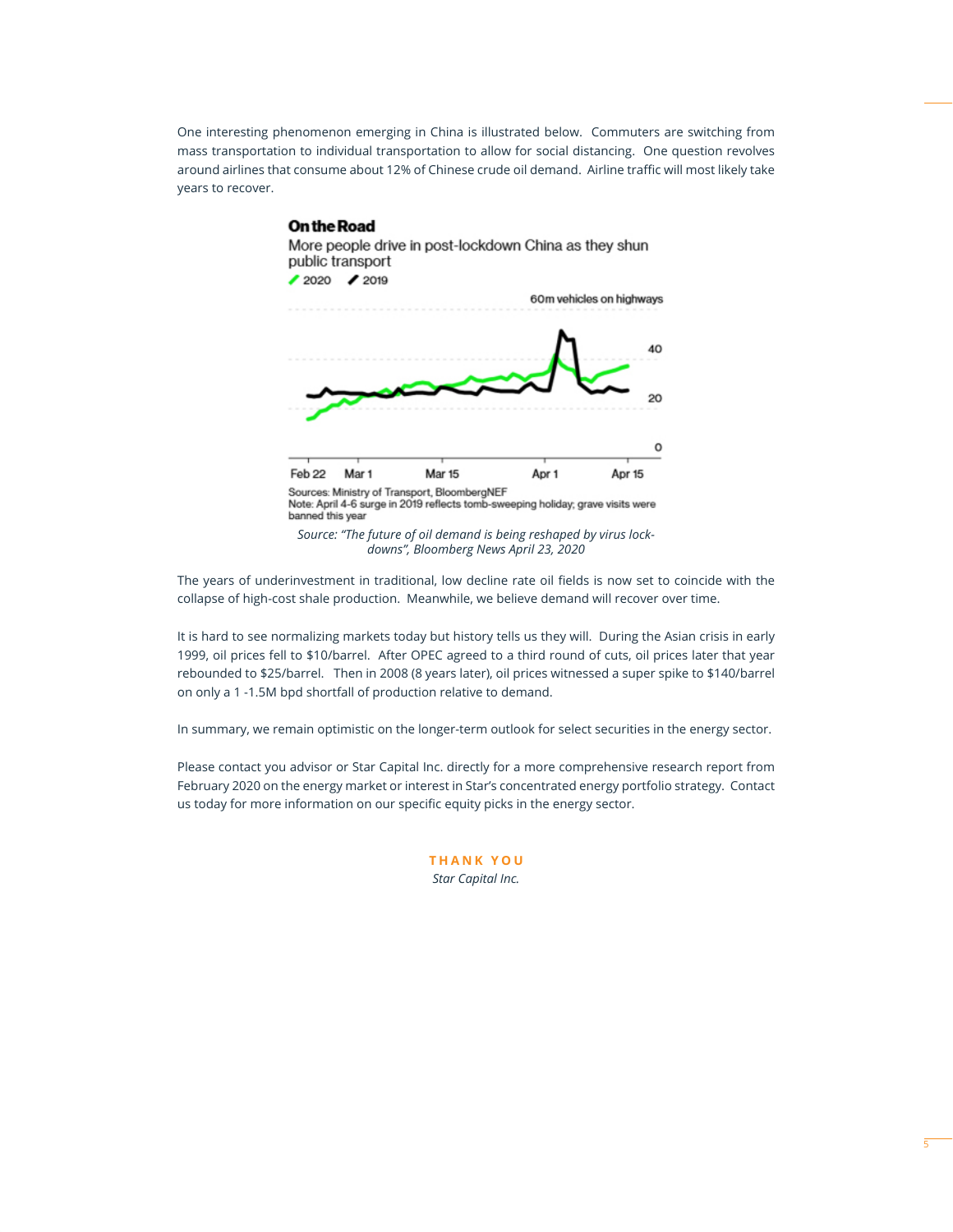Concentrated energy sector funds are inherent to substantial risk and are not for every investor. An investor could potentially incur substantial loses on such a sector focused investment. Risk capital is money that can be lost without jeopardizing one's financial security or lifestyle. Only risk capital should be used for investments and only those with sufficient risk capital should consider an investment in a concentrated energy portfolio. Past performance is not necessarily indicative of future results.

Star Capital Inc. is a registered investment advisor. Information presented herein is for educational purposes only and does not intend to make an offer or solicitation for the sale or purchase of any specific securities, investments, or investment strategies. Investments involve risk and unless otherwise stated, are not guaranteed.

Readers of the information contained on this document should be aware that any action taken by the viewer/reader based on this information is taken at their own risk. This information does not address individual situations and should not be construed or viewed as any typed of individual or group recommendation. Be sure to first consult with a qualified financial adviser, tax professional, and/or legal counsel before implementing any securities, investments, or investment strategies discussed.

Any performance shown for the relevant time periods is based upon composite results of Star Capital Inc.'s portfolios. Portfolio performance is the result of the application of the Star Capital Inc. investment process. The composite includes all accounts managed by Star Capital Inc.

Portfolio performance is shown net of the advisory fees of 1.0% the highest fee charged by Star Capital Inc. and sample trading costs based on our Custodian TD Ameritrade's trading costs. Performance does not reflect the deduction of other fees or expenses, including but not limited to brokerage fees, custodial fees and fees and expenses charged by mutual funds and other investment companies. Performance results shown include the reinvestment of dividends and interest on cash balances where applicable. The data used to calculate the portfolio performance was obtained from sources deemed reliable and then organized and presented by Star Capital Inc.

The performance calculations have not been audited by any third party. Actual performance of client portfolios may differ materially due to the timing related to additional client deposits or withdrawals and the actual deployment and investment of a client portfolio, the reinvestment of dividends, the length of time various positions are held, the client's objectives and restrictions, and fees and expenses incurred by any specific individual portfolio.

Benchmarks: The performance results shown are compared to the performance of the S&P 500. The index results do not reflect fees and expenses and you typically cannot invest in an index.

Return Comparison: The benchmark gives investors a point of reference they can use to measure how a fund has performed relative to the segment of the market it invests in. It contains the 500 largest companies in the United States.

PAST PERFORMANCE IS NO GUARANTEE OF FUTURE RESULTS